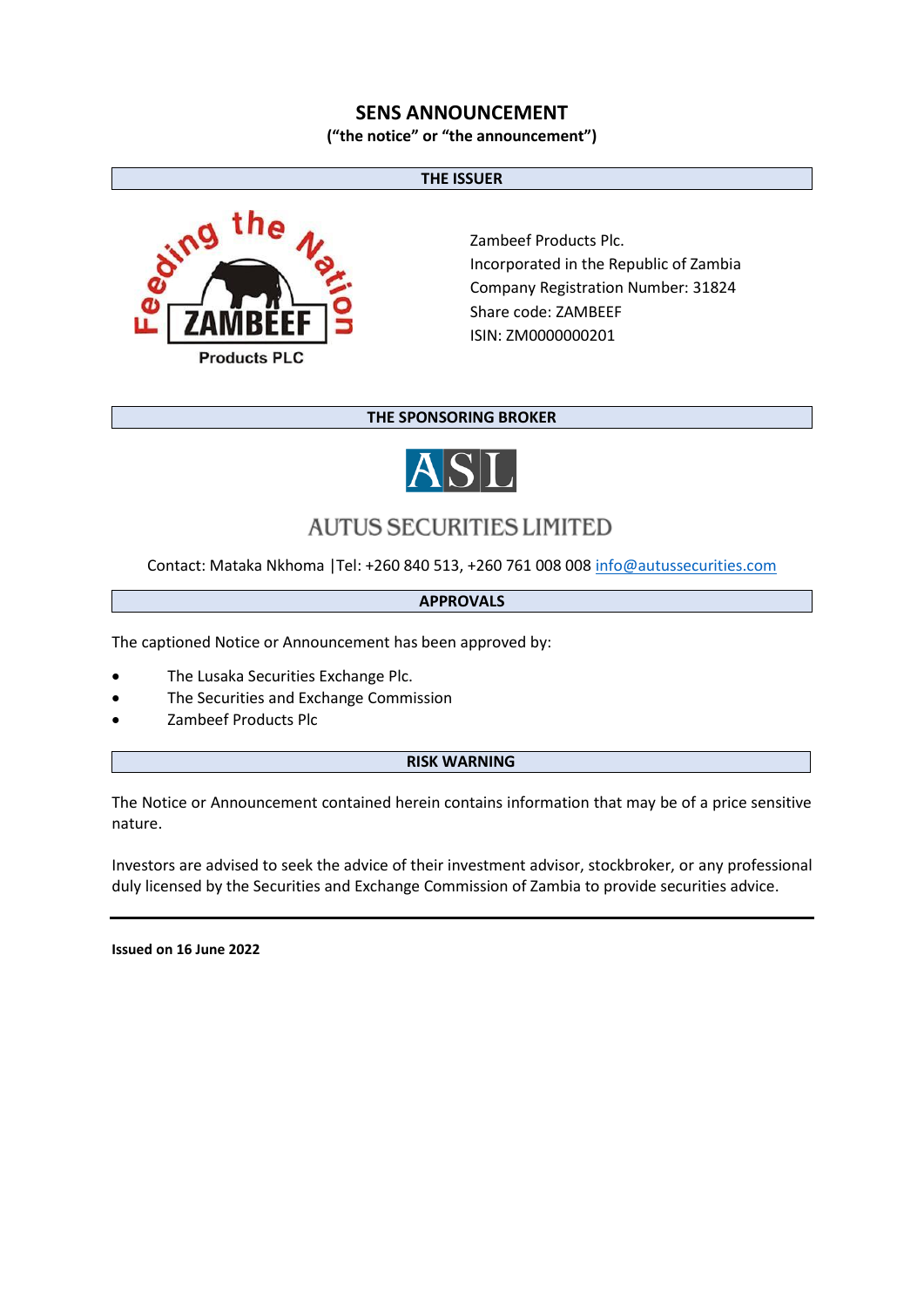

ZAMBEEF PRODUCTS PLC [Incorporated in the Republic of Zambia] Company registration number: 31824 Share Code: ZAMBEEF ISIN: ZM0000000201

#### **NOTICE OF U\$D100M EXPANSION PROGRAM**

Zambeef (AIM: ZAM), the fully integrated cold chain foods and retail business with operations in Zambia, Nigeria and Ghana, is pleased to announce that the Board has agreed on a USD100m expansion strategy across its core operating divisions over the next three to five years. Funding is expected to come from cashflow generated from operations, subject to future financial performance over the investment period, together with new debt facilities to be agreed in due course.

This investment strategy is expected to increase Zambeef's various value chain capacities, and deliver developmental impact to the Zambian economy through job creation, increased tax revenue and supporting ancillary businesses such as small-scale farmers and small to medium-sized businesses.

The strategy is expected to double the Zambeef Mpongwe Farm row cropping capacity, and also to deliver significantly improved production efficiency and capacity through the downstream food value chains. This investment is proof of the Company's commitment and belief in the country's ambition of becoming the regional food basket. The investment strategy could not have come at a better time, as the world is grappling with significant food price inflation and the risk of an imminent food crisis. The first crop from the expanded cropping operations is expected to be planted in the winter of 2023 with capacity upgrades to milling and processing facilities being run in parallel.

This announced investment will also see the strengthening of the Company's environmental and sustainability agenda through upgrading and optimisation of existing facilities. This will see the improvement in the Company's carbon footprint and livestock health and welfare.

First investment under the new strategy is intended to commence imminently, with up to USD10m of spending in the remainder of the current financial year to 30 September 2022, funded from FY22 cashflow.

**The Chairman of the Board, Mr Michael Mundashi SC, commented:** "I am excited to be announcing an investment strategy of this magnitude, doubling the cropping capacity at a time when Zambia, Africa and the world need investments of this nature. The intended investment over the coming years entrenches our position as the number one vertically integrated cold chain food products and agribusiness company in Zambia and the region."

"The last two decades have seen the Group significantly grow in the scale of our operations and I am excited at the next phase of growth. The management team is elated, and I am confident in their capacity to deliver the projects quickly and effectively."

At this time there is no certainty in relation to the availability of debt funding for this investment strategy, and the Company will make further announcements in relation to funding and execution of the investment strategy in due course.